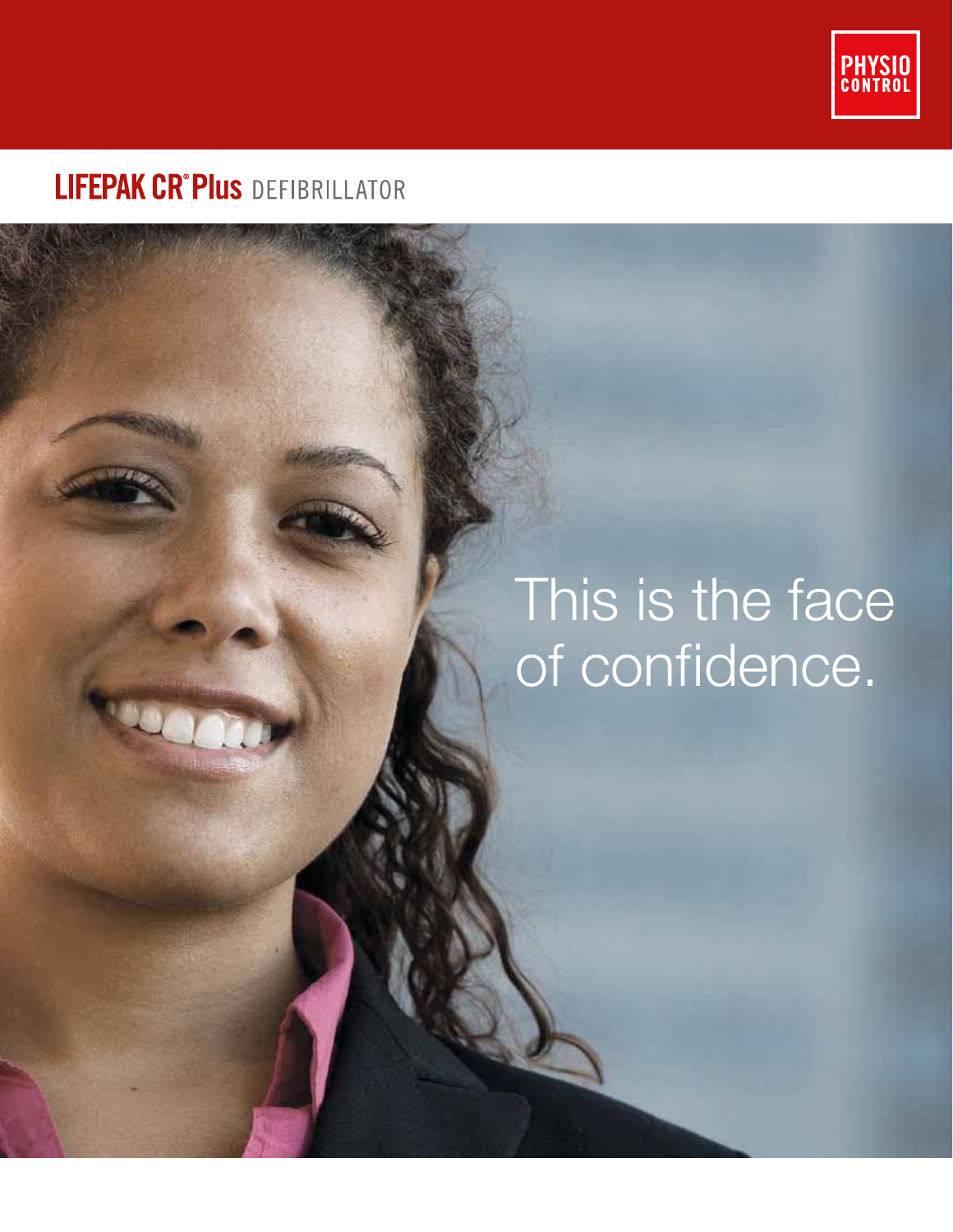# This is why.

At Physio-Control, our reputation—and our mission—is built on confidence. The confidence that comes from over 50 years of innovation, a steadfast commitment to quality, and a position as the global leader in defibrillation. The confidence that comes from manufacturing the lifesaving equipment of choice for more EMS and hospital units around the world than any other brand. The confidence that comes from knowing that the LIFEPAK CR Plus defibrillator in your office, the airport, or your child's school can simply, safely, and effectively help someone save a life.

#### **LIFEPAK CR<sup>®</sup>Plus DEFIBRILLATOR**

Featuring the same advanced technology trusted by emergency medical professionals—yet simple to use—the LIFEPAK CR Plus automated external defibrillator (AED) is designed specifically for the first person to respond to a victim of sudden cardiac arrest (SCA). Unlike AEDs with complex prompts and limited energy for defibrillation, the fully automatic LIFEPAK CR Plus AED combines an easy two-step operation, just the right level of guidance, and the capability to escalate to 360 joules when needed.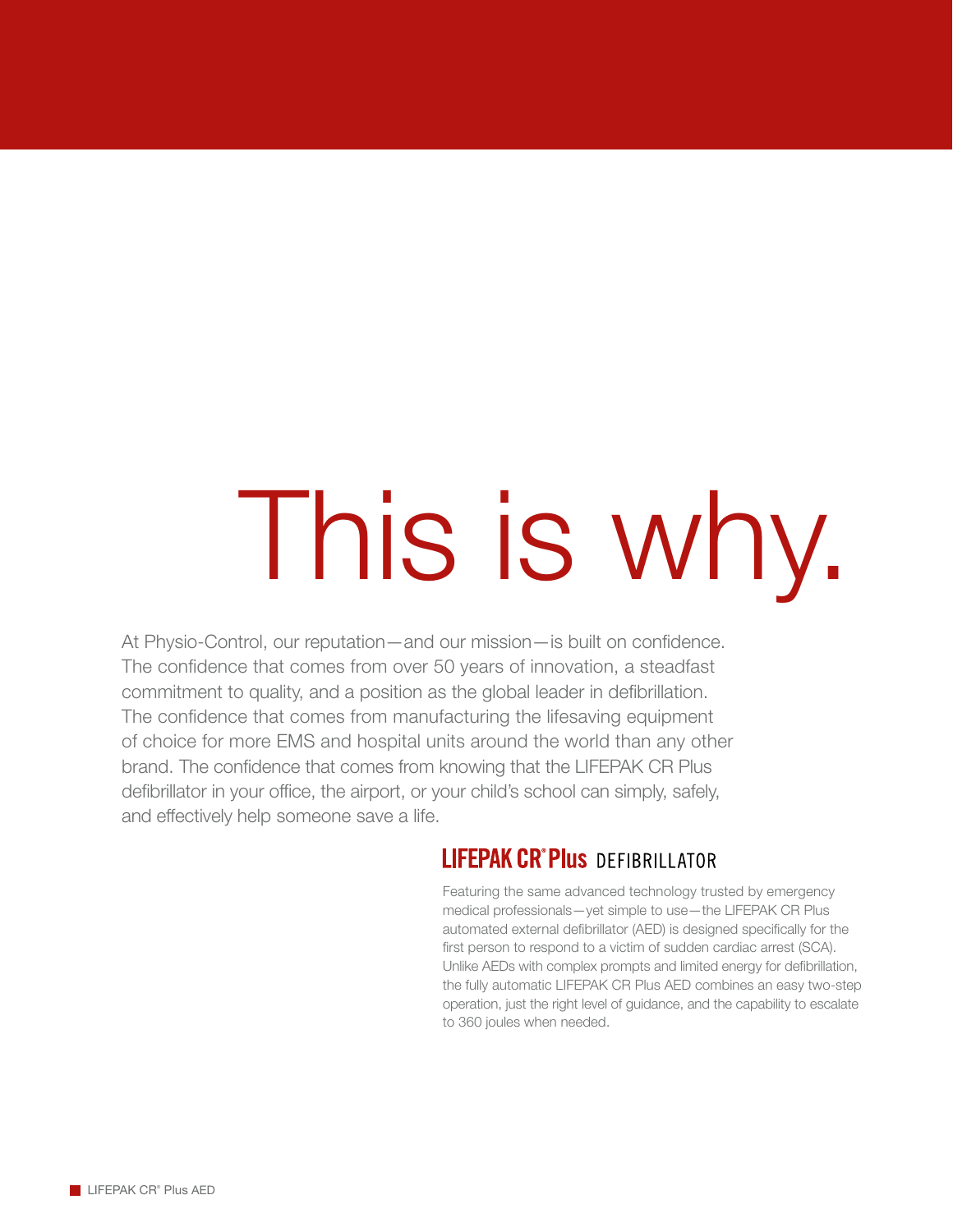

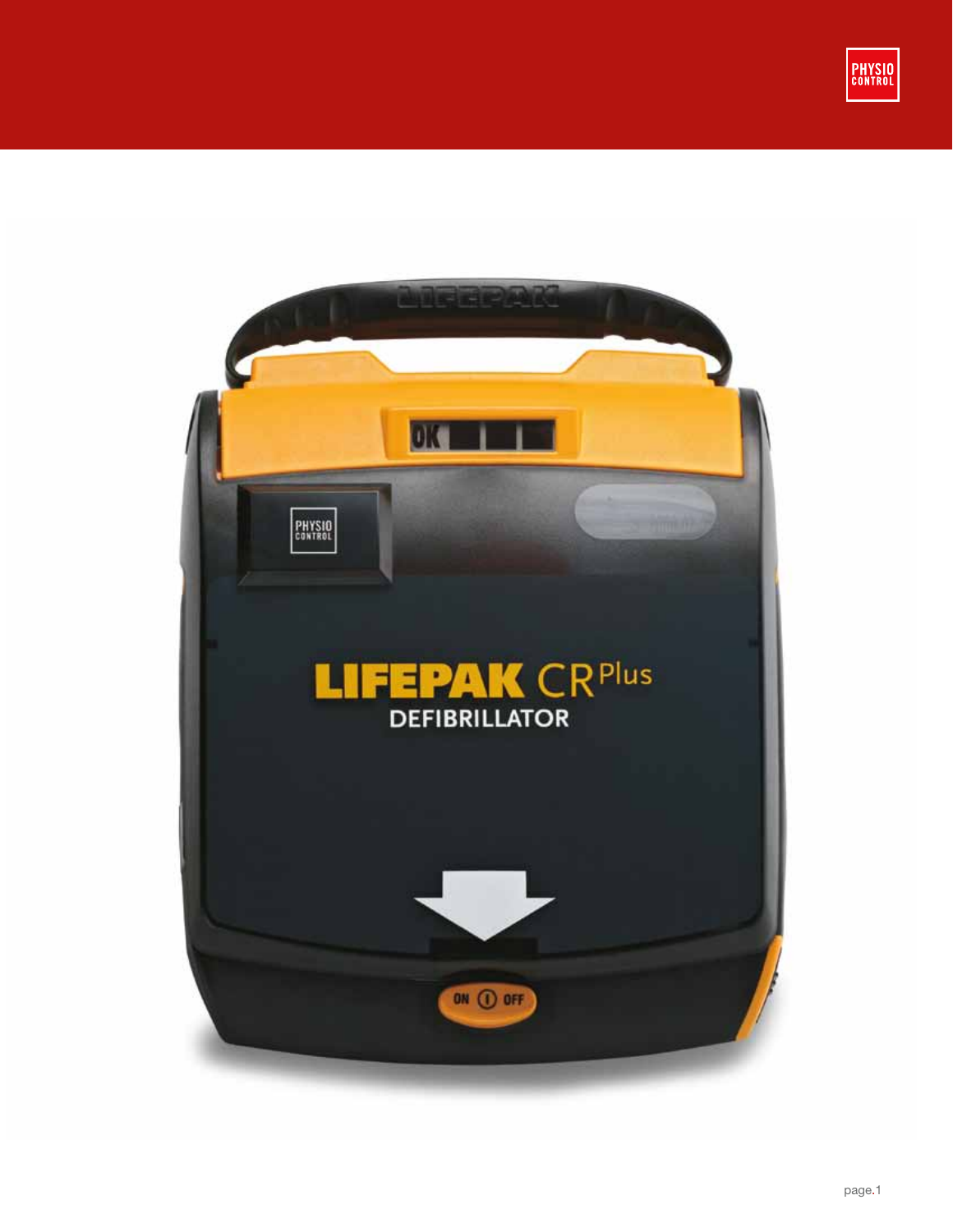### Confidence is knowing you will be ready.

"I figured if I could find AEDs in airports and shopping plazas, then the risk must be low because average folks have to be able to use these things. And when I looked into program maintenance before I brought the *CR Plus* into our organization, I found out they were zero maintenance except for changing out the batteries and pads."

*— David Lauer, Manager Environmental Health & Safety, B. Braun*

#### A safer place to live, work, and play.

Whether its victims are young or old, at the office or in class, worshipping, exercising or just walking to an airport gate, sudden cardiac arrest (SCA) knows no boundaries. But no matter where or when it strikes, early use of a defibrillator can help save lives. In fact, it's proven to be the only effective treatment for ventricular fibrillation (VF), a potentially fatal heart rhythm associated with SCA. With the simple, powerful, AHA Guidelines–consistent *CR Plus* and an emergency response plan, you'll be creating a safer environment.<sup>1</sup>

#### At hand. At the ready.

Having an AED in place is no comfort if you can't be sure it will work when it's needed. The LIFEPAK CR Plus AED conducts weekly and extended monthly automatic self-tests, initialization tests each time it is powered on, and a series of concurrent tests throughout the time the device is in operation. A visible Readiness Display with four clear indicators allows you—and anyone who uses itto know it's ready to do its job. And unlike AEDs that run off of external batteries that degrade over time, the SafeGuard Power System—unique in the industry—offers a dual layer of security as the CHARGE-PAK™ battery charger keeps the robust internal battery at its optimum level during the life of the unit.

#### It's never been simpler to be prepared.

The LIFEPAK CR Plus AED is easy for you to manage. The battery charger and electrodes have a synchronized replacement cycle that makes your maintenance program efficient and affordable. Of course, you hope the LIFEPAK CR Plus AED will never be needed in a lifesaving situation, but when it is, you can be confident that your staff is as ready as the AED. AED users should be trained in CPR and use of the AED. We offer a variety of training options to continually educate your response team, from onsite instruction and a LIFEPAK CR Plus AED training unit to online AED/CPR refresher training, videos, and quick reference cards.

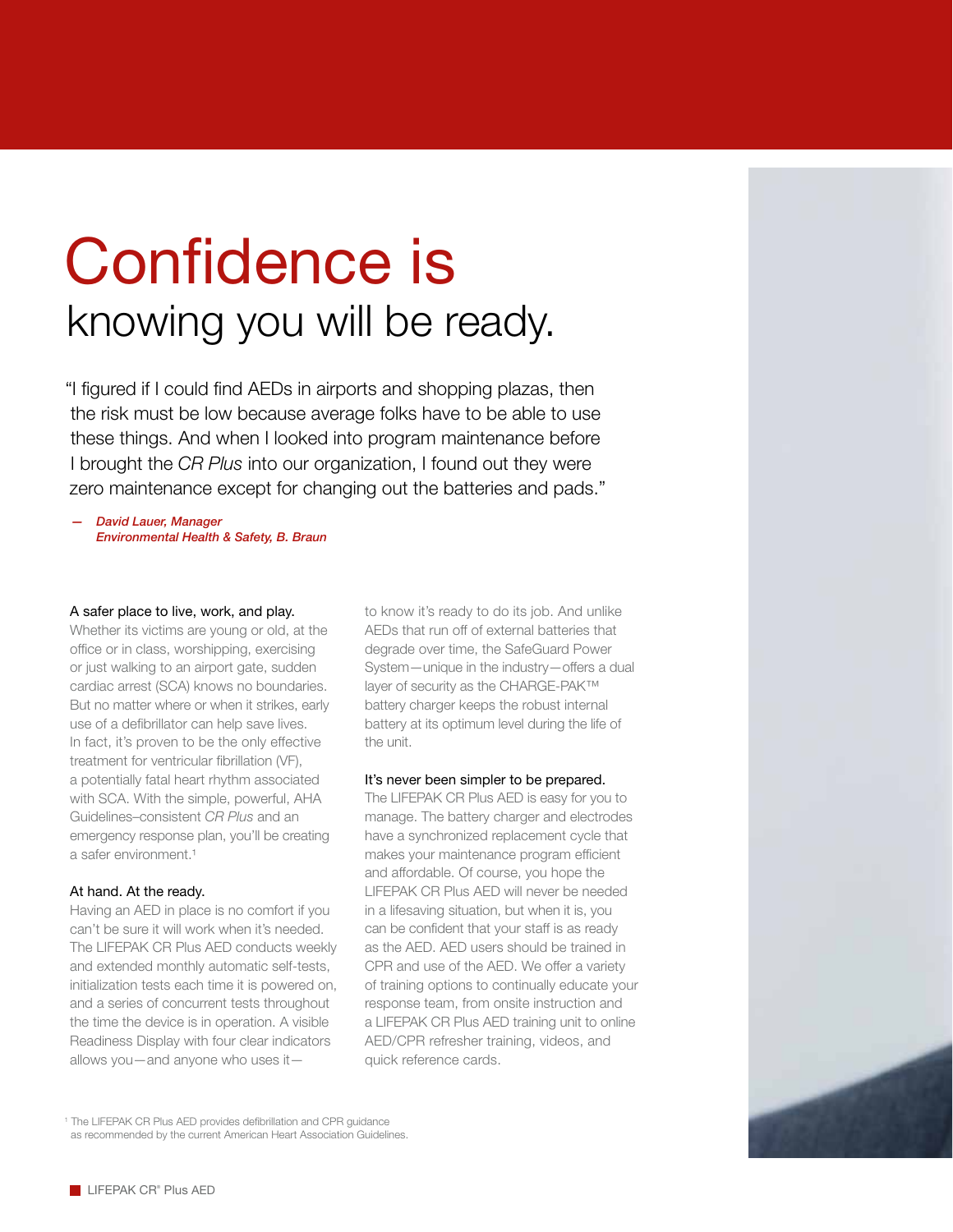

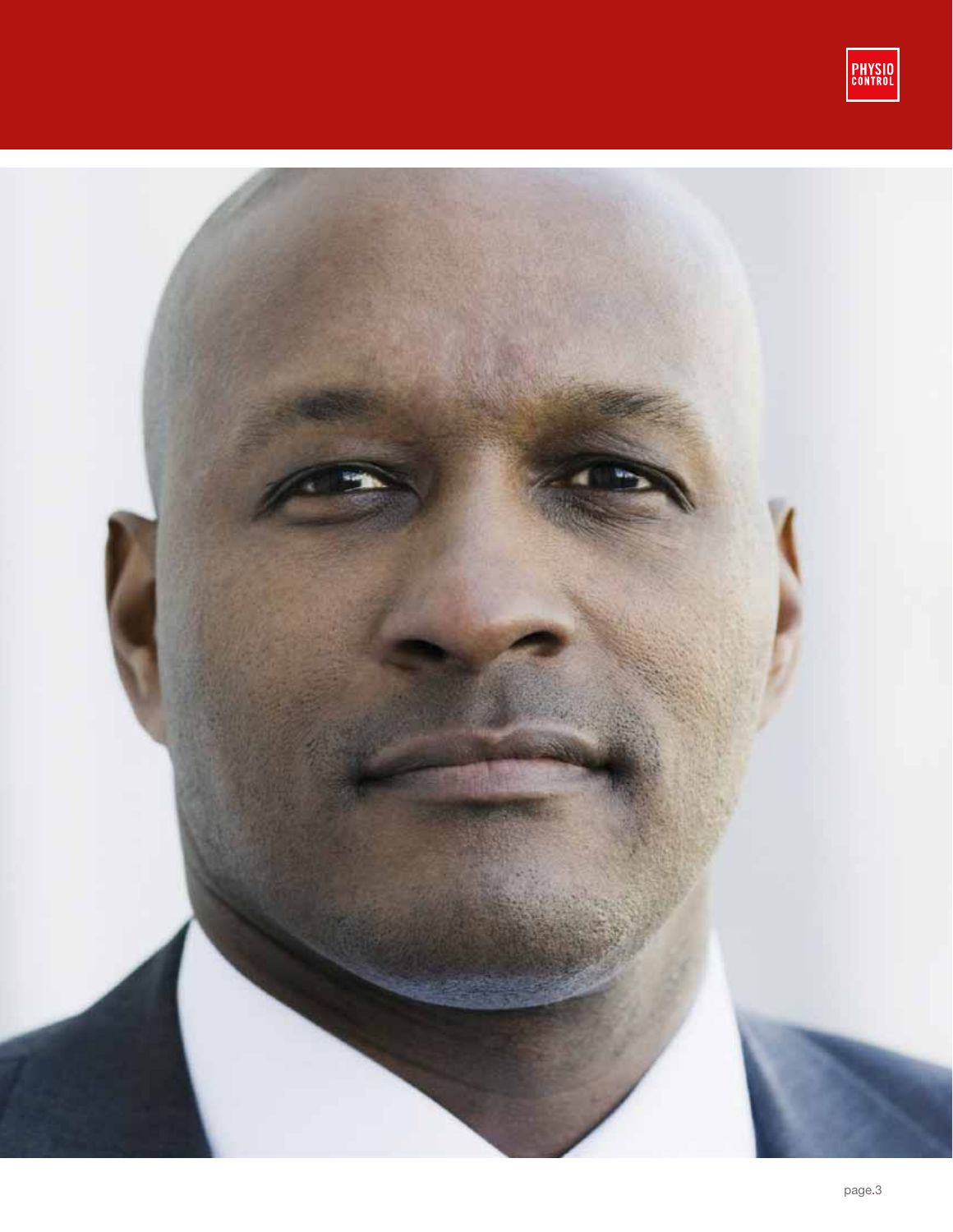### Confidence is knowing it will be safe to use.

"Everyone was really nervous and upset. Once our nurse put the pads on the way the *CR Plus* prompted us, we were all calmed by it doing just what we were trained it would do. We didn't have to choose what to do—it won't shock anyone who doesn't need it."

*— Debbie Harrelson, Responder Principal, Lovelady Elementary/Middle School* 

#### An AED for all of us.

Chances are you're not an EMS technician. Not a surgeon or a lifeguard or a firefighter. Yet, with the right resources at hand, each of us has the power to save a human life the life of a friend, colleague, student, or a passerby with sudden cardiac arrest. Although not everyone can be saved, studies show that early defibrillation can dramatically improve survival rates. Simple, effective, and at the ready, the LIFEPAK CR Plus AED provides that critical resource and the guidance to use it whenever necessary. It's there for you and for them.

#### Saving a life. Not endangering one.

Can an AED shock a victim who doesn't need it? Will it shock me while I try to help? The unknown can be frightening, but with the LIFEPAK CR Plus AED, that fear can become confidence. The *CR Plus* is designed to deliver a shock only if it determines a heart needs it. The device then communicates clear, calm, step-by-step instructions delivered via our ClearVoice™ technology that let responders know without question when a victim is about to be shocked.

#### *How does an AED work?*

*During sudden cardiac arrest, the normally organized electrical impulses that initiate cardiac contraction (heartbeats) discharge chaotically, and the heart muscle twitches spasmodically. An AED applies a brief pulse of electrical current to a heart, allowing the heart's normal electrical system to resume control.* 

#### *We stand by our products.*

*At Physio-Control, we stand by the quality of our lifesaving products. We even offer an 8-year warranty on the LIFEPAK CR Plus AED the longest in the industry.*

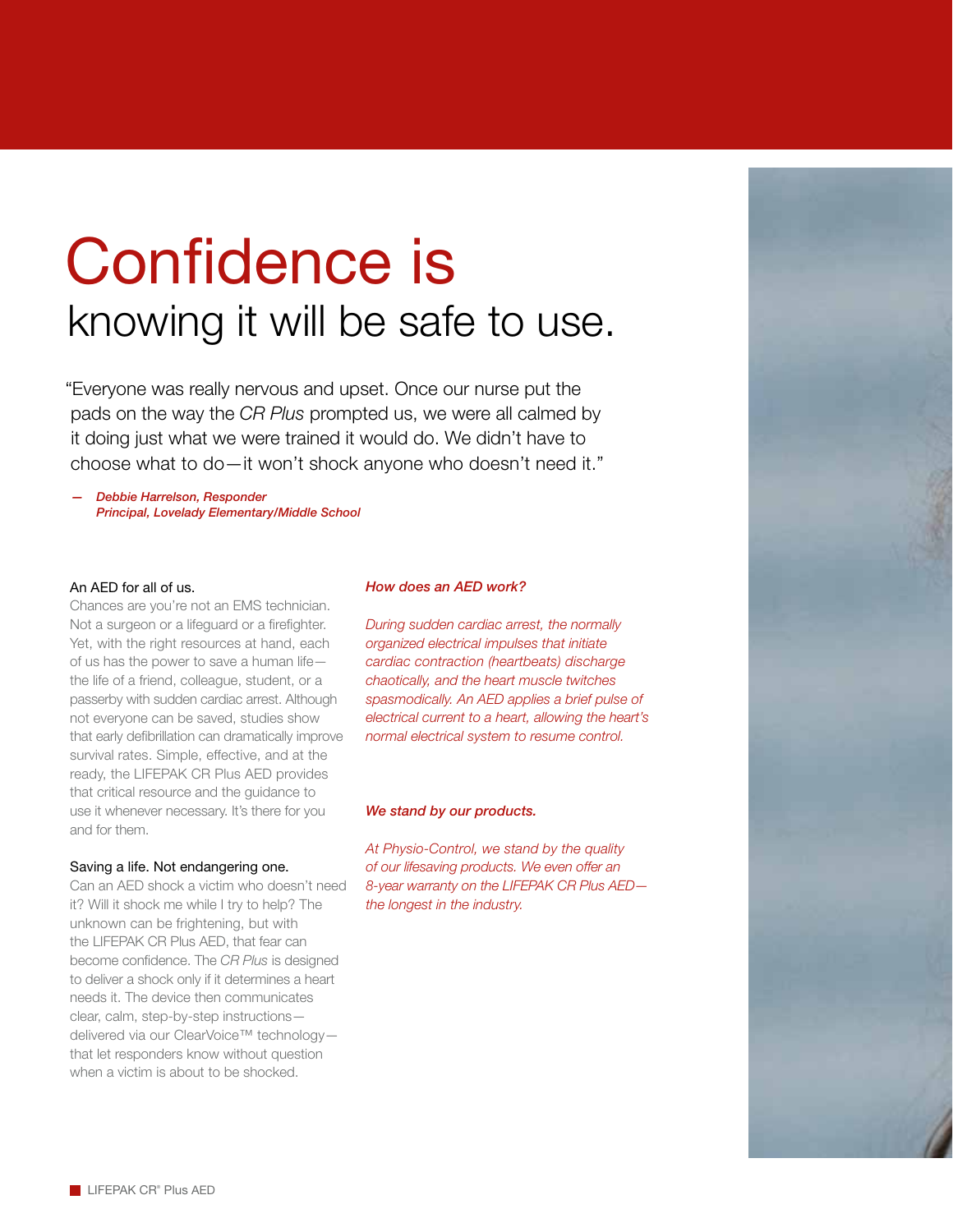

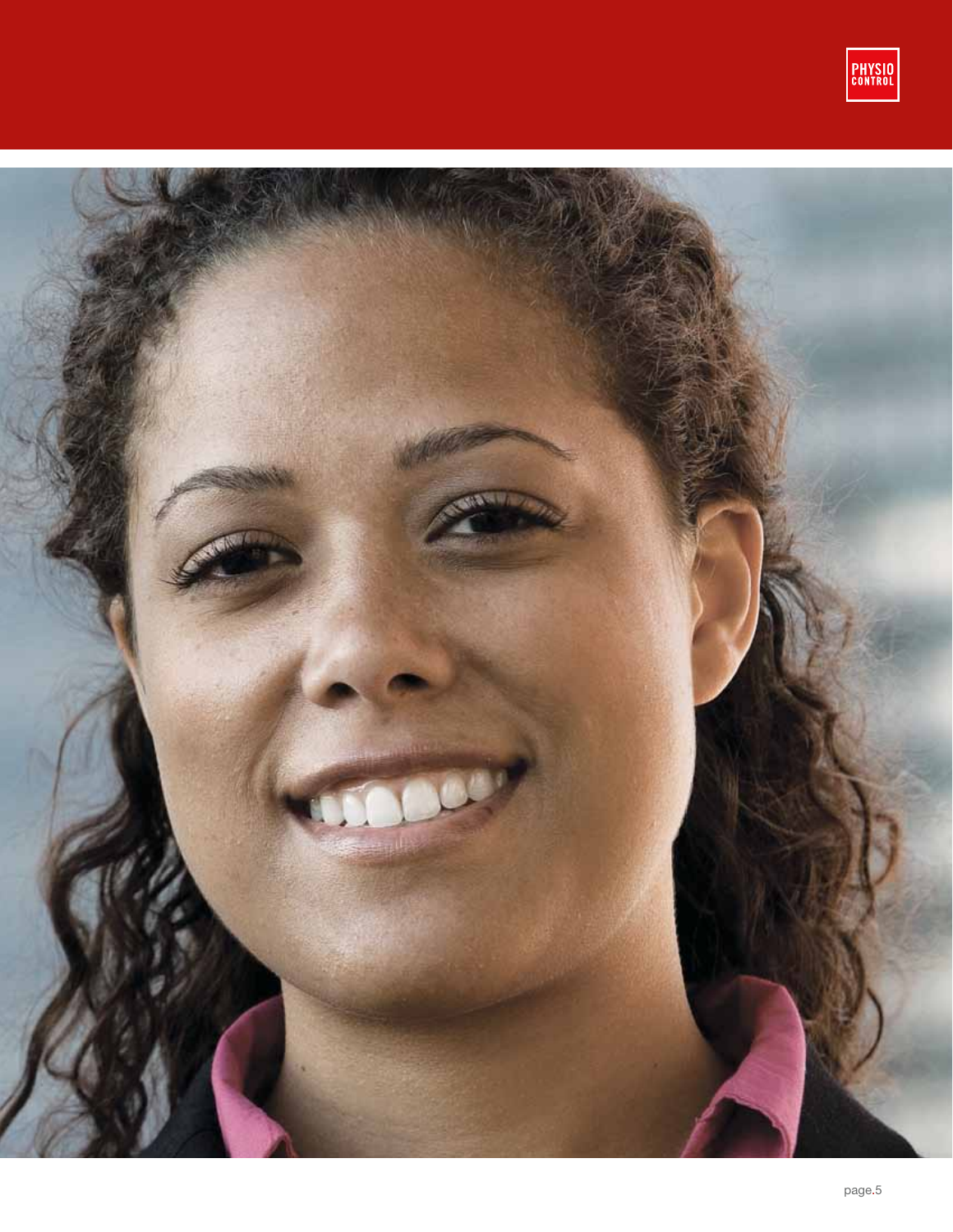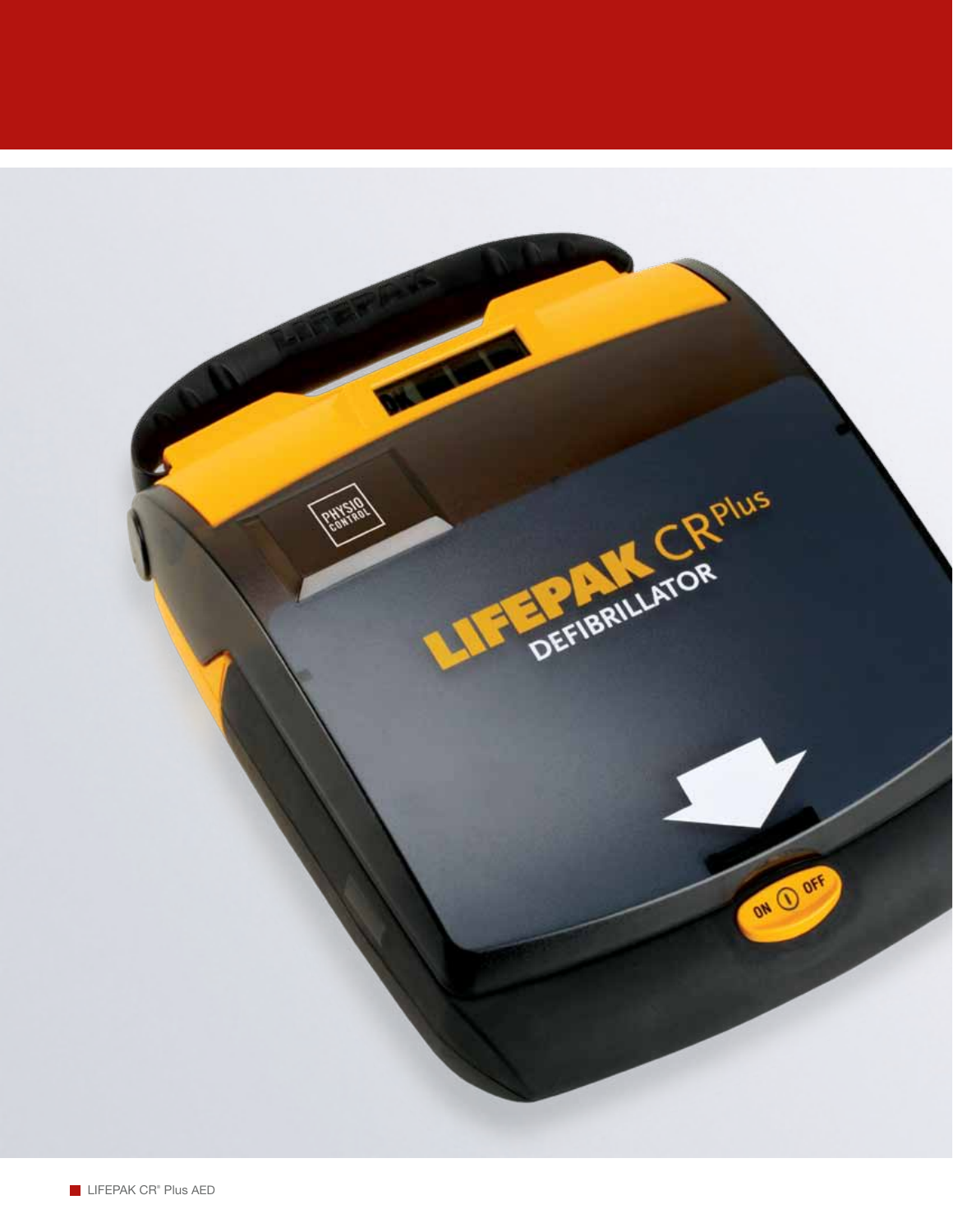

### Confidence is a simple, two-step process.

Two steps: turning the device on and applying the electrode pads to the victim. That's all it may take to make the difference between death from sudden cardiac arrest and a better chance for survival. The fully automatic *CR Plus* then takes over, giving ClearVoice prompts and delivering the shock—up to an industry-leading 360 joules—without anyone pushing a button. A recent study shows that safety is not compromised when untrained rescuers use a fully automatic AED compared to a semi-automatic AED.2

Step 1: Turn it on

Step 2: Apply the electrode pads



<sup>2</sup> T. Hosmans, I. Maquoi, C. Vogels, A. Courtois, J. Micheels, M. Lamy, K. Monsieurs. *Resuscitation.* "Safety of fully automatic external defibrillation by untrained lay rescuers in the presence of a bystander." Volume 77, Issue 2, Pages 216–219, 2008.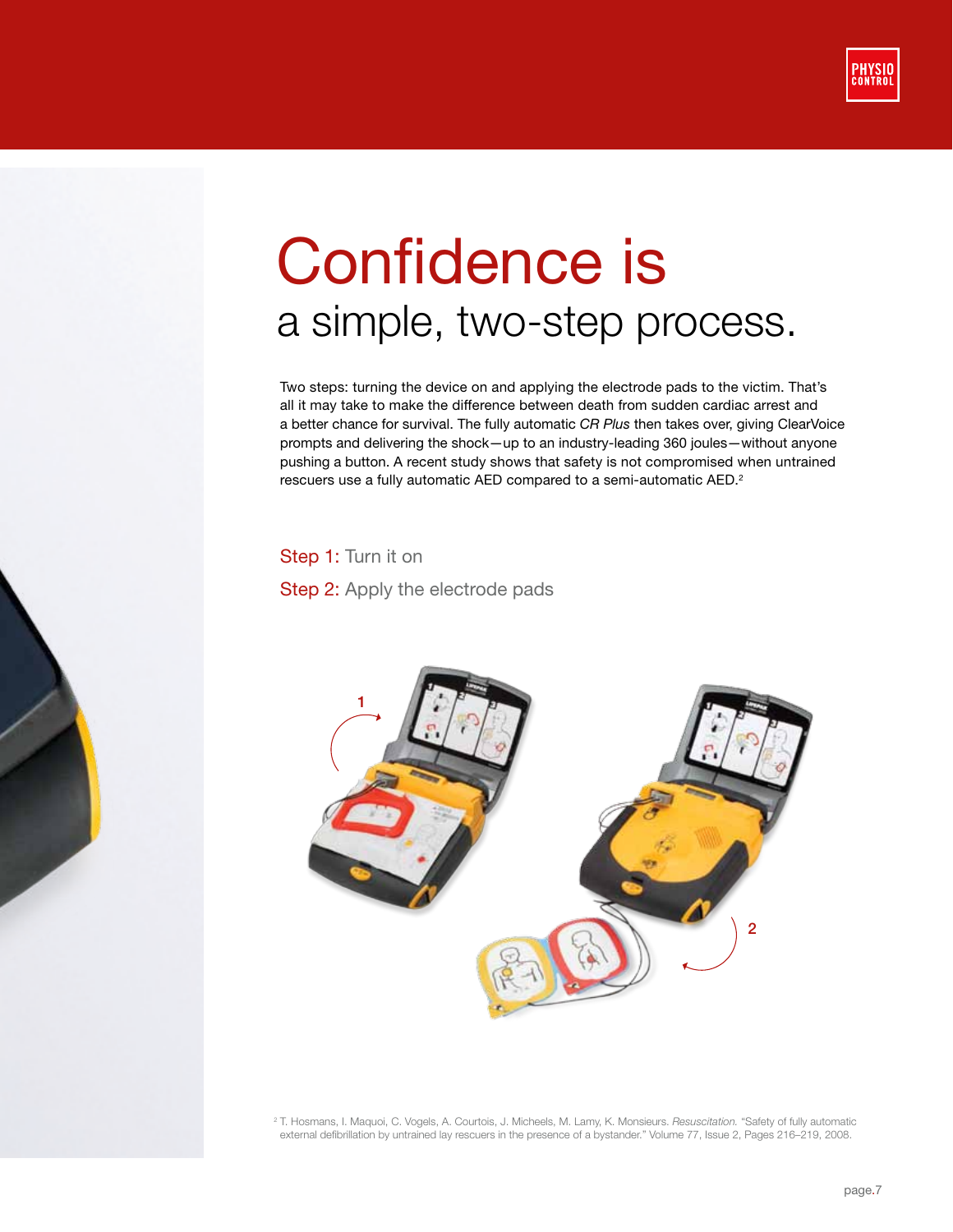### Confidence is knowing it's the brand the pros use.

"Anytime anyone in the community is using an AED it's great. When you have a compatible brand—where the AED and monitors match it's a huge time save. We just unplugged their *CR Plus* and plugged their pads right into our LIFEPAK 12. It was a seamless integration."

*— Mark Mankins, Professional Responder EMS Coordinator, Worthington Ohio Fire Department*

#### Losing time can mean losing lives.

There is no time to spare when responding to a victim of SCA. Even with successful defibrillation, precious minutes often have passed by the time emergency medical help arrives, and transferring to EMS or fire department equipment can take even more time. But with the compatibility of the LIFEPAK CR Plus AED, time is saved. More EMS units around the world use LIFEPAK equipment than any other brand, and the electrodes on the *CR Plus* are fully compatible with all other LIFEPAK defibrillators and monitors. That means a faster transfer and more time spent on lifesaving than equipment.

#### Familiar. Compatible. Trusted.

Professional responders have chosen highquality, rigorously tested solutions from Physio-Control for decades. For today's EMS units and fire departments, standardizing on LIFEPAK products from first-on-scene through handoff to professional care helps minimize delays in treatment, but it also ensures continuous collection of patient data that local systems can easily download post-event.

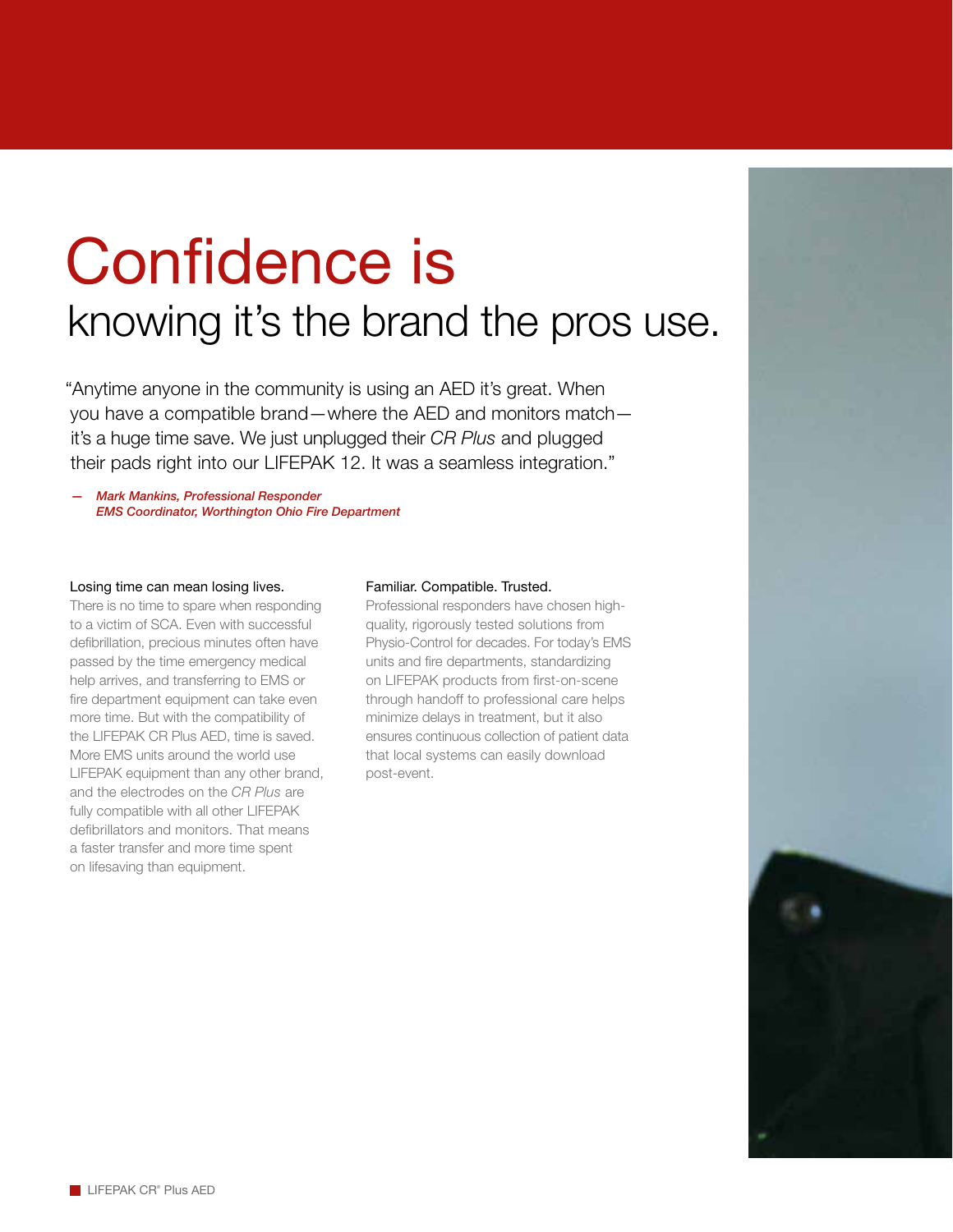

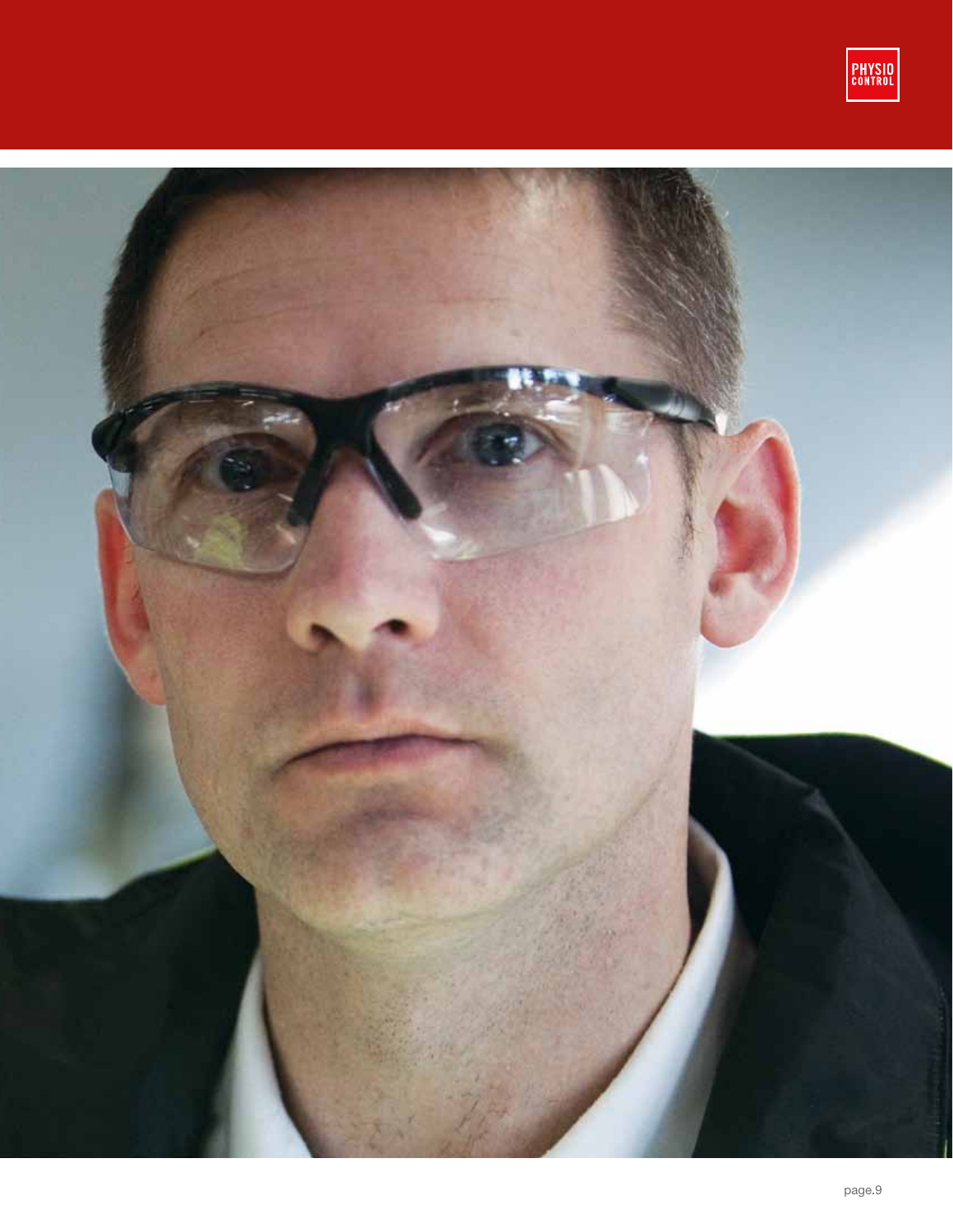### Confidence is maximizing chances for survival.

"If it hadn't been for my school nurse and those around me who were trained just two weeks prior, I wouldn't be here. I hope AEDs become more common than fire extinguishers. I hope everywhere you go, you see one—and you won't be afraid to open that door."

*— Wendy Sharp, Survivor Attendance Secretary, McKnight Middle School*

#### Simple enough. Strong enough.

If your life were at risk from sudden cardiac arrest—if you needed the help of a colleague, friend, or passerby—what lifesaving equipment would you want nearby? Certainly an AED that is easy to use by a non-professional responder. But what about an AED that could escalate in power if the standard shock level was ineffective at restarting your heart? The LIFEPAK CR Plus AED has the capability to deliver a shock at 360 joules, the highest available power level in the industry.

#### Why 360 joules?

A joule (J) is a unit of energy used as the measurement of shock strength provided by an AED. An initial shock from the LIFEPAK CR Plus AED is delivered at 200 joules (200J), which has been shown to be effective at defibrillating the heart of a majority of sudden

cardiac arrest victims. However, some patients are more difficult to defibrillate than others, and an ineffective shock can leave them in VF longer and increase costly interruptions in CPR. Physio-Control only offers AEDs with a full range of energy, with default escalating settings of 200J, 300J, and 360J. A recent study has shown a statistically significant benefit for higher escalating shocks compared to fixed lower-energy shocks in patients with VF who required more than one defibrillation shock.<sup>3</sup> In addition, the American Heart Association has provided guidance on the importance of coordinating good CPR with defibrillation to minimize interruptions in chest compressions.4

Simply put, we believe the capacity for 360 joules gives patients a better opportunity for a better outcome.

3 IG. Stiell, RG. Walker, LP. Nesbitt, et al. *Circulation* 2007. "Biphasic trial: A randomized comparison of fixed lower versus escalating higher energy levels for defibrillation in out-of-hospital cardiac arrest." 115:1511-1517.

4 The LIFEPAK CR Plus AED provides defibrillation and CPR guidance as recommended by the current American Heart Association Guidelines.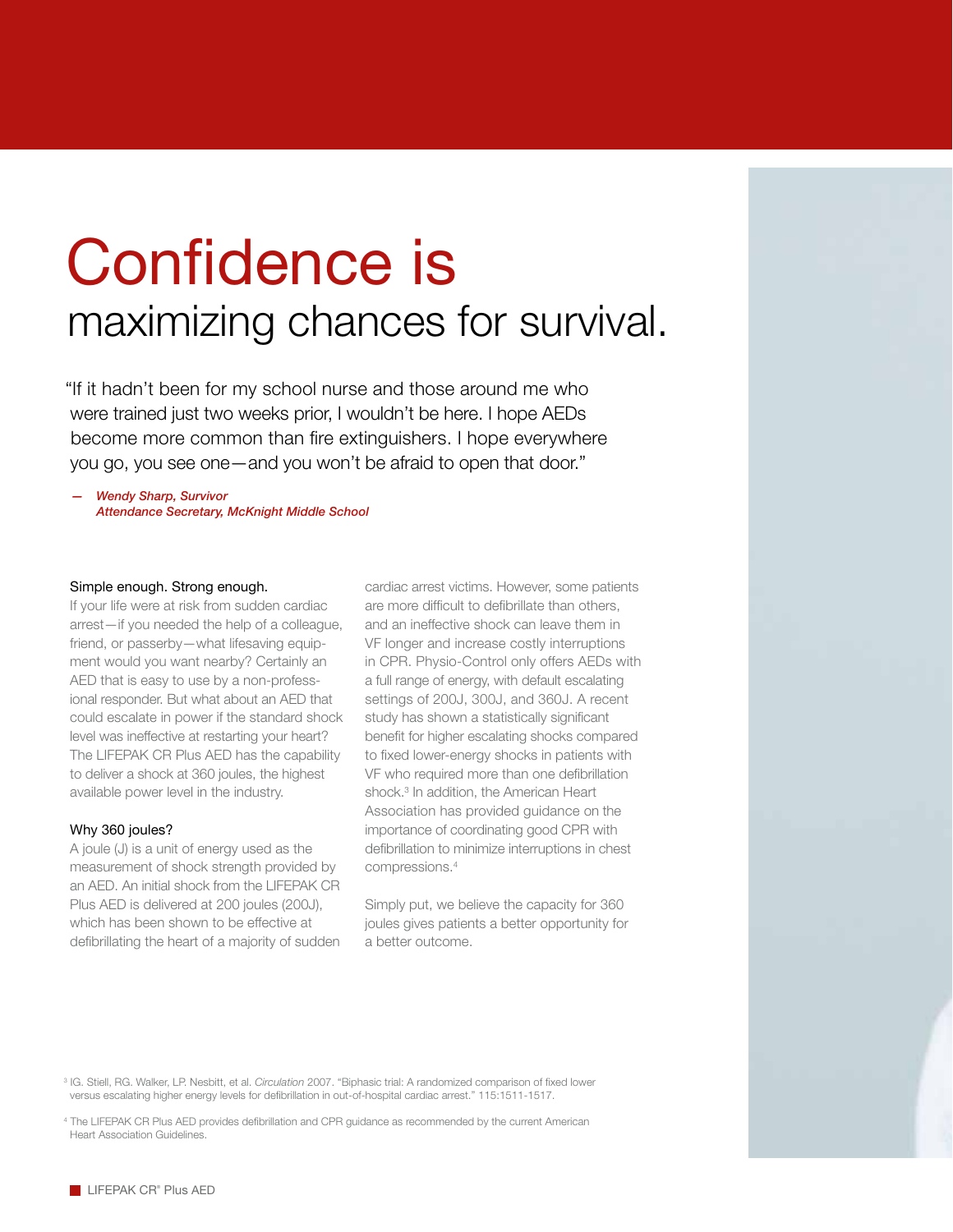

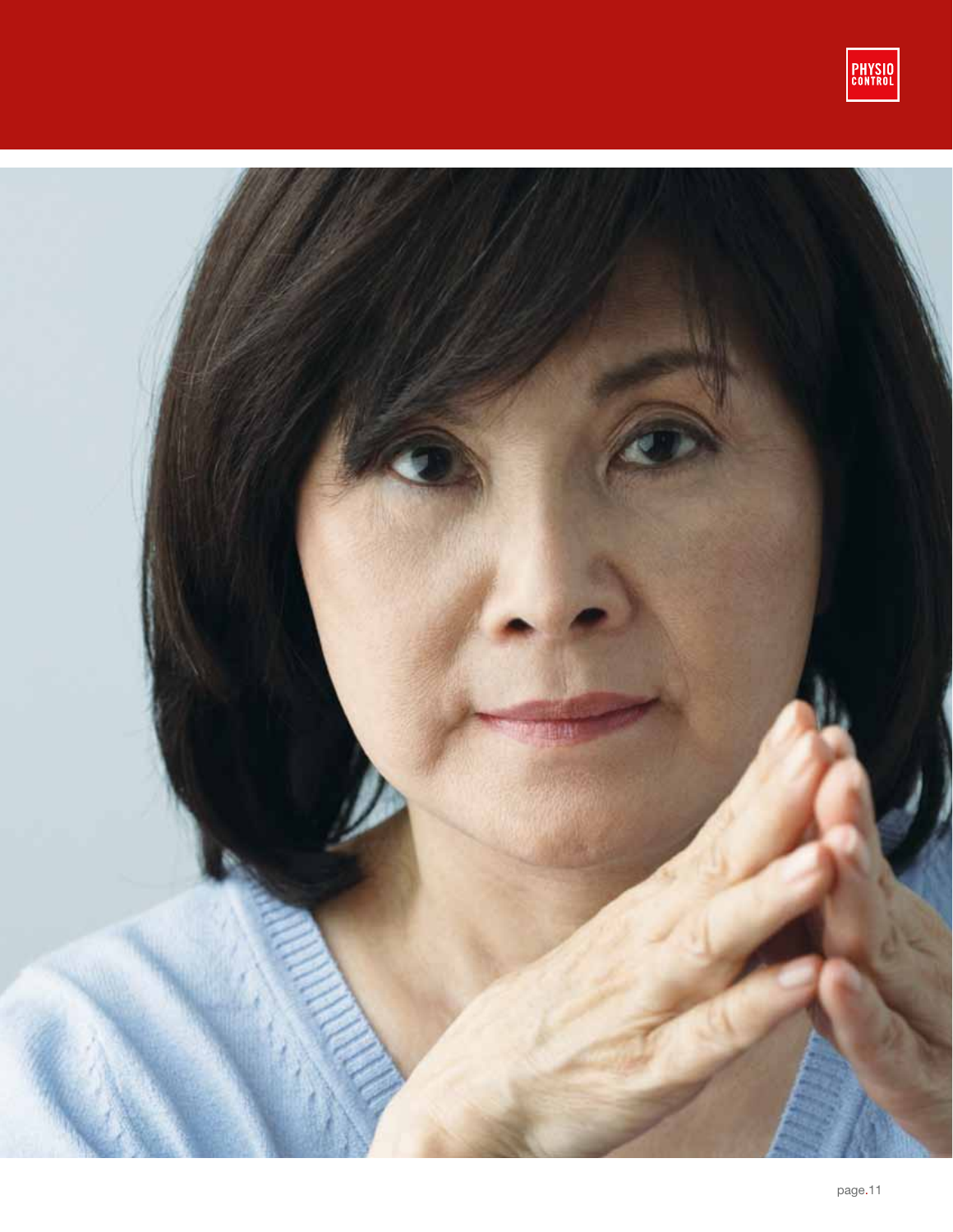## Confidence is lifesaving made simple.

#### **LIFEPAK CR<sup>®</sup>Plus** DEFIBRILLATOR

Simple to use. Simple to manage. Simple to transfer care to professionals. And effective in saving the life of a victim of sudden cardiac arrest.



The American Heart Association reports that nearly 300,000 people in the United States die every year from SCA. Nearly 13 percent of these fatalities occur in the workplace.<sup>5</sup> If the presence of AEDs can save even some of these precious lives, then the choice to implement them is clear. And with the advantages of the LIFEPAK CR Plus AED, the choice of which AED to implement becomes even clearer.

The time is now. The choice is the LIFEPAK CR Plus AED from Physio-Control.

Visit www.physio-control.com or contact a Physio-Control representative at 1.800.442.1142.



5 www.OSHA.gov; Technical Information Bulletin (TIB) 01-12-17.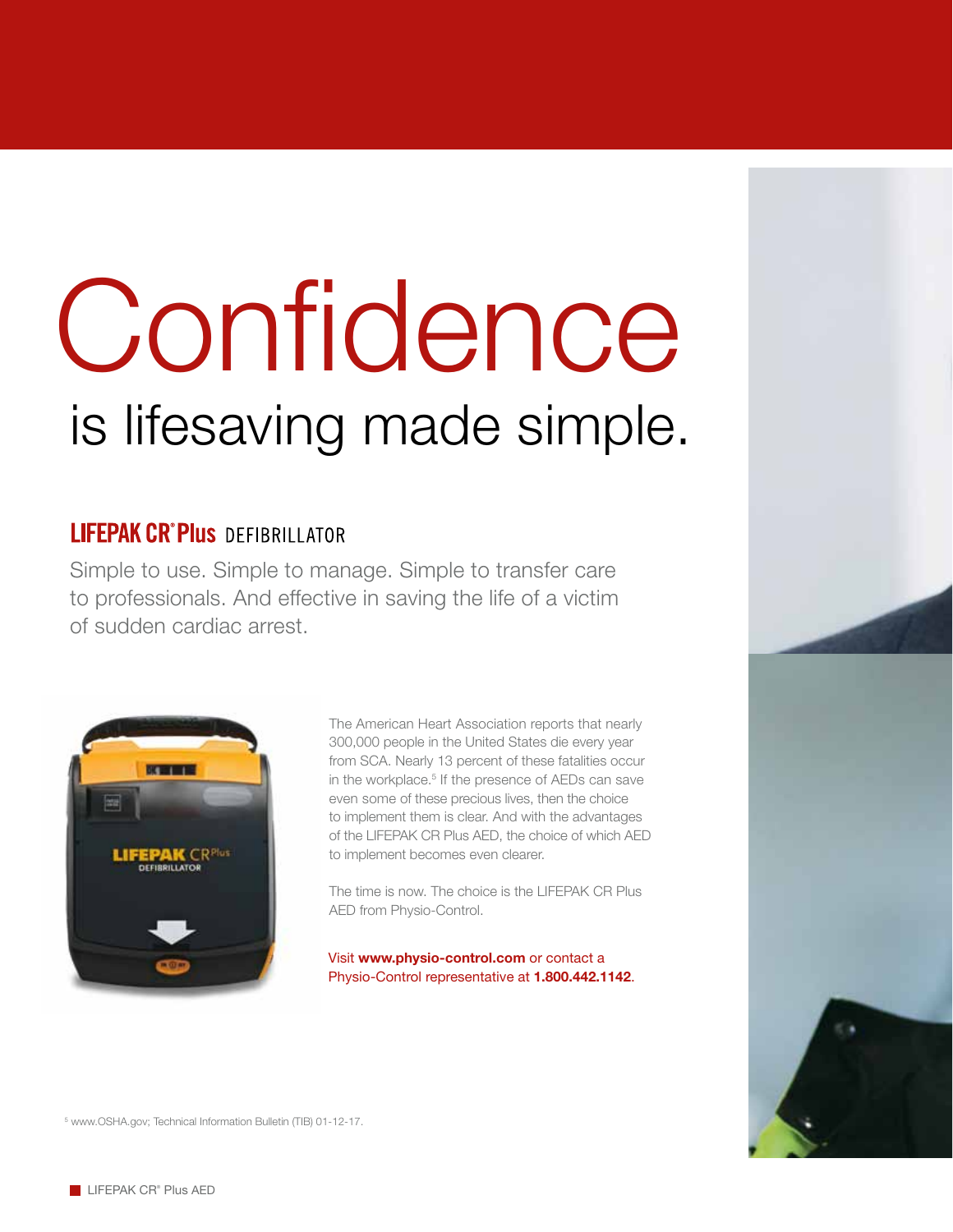

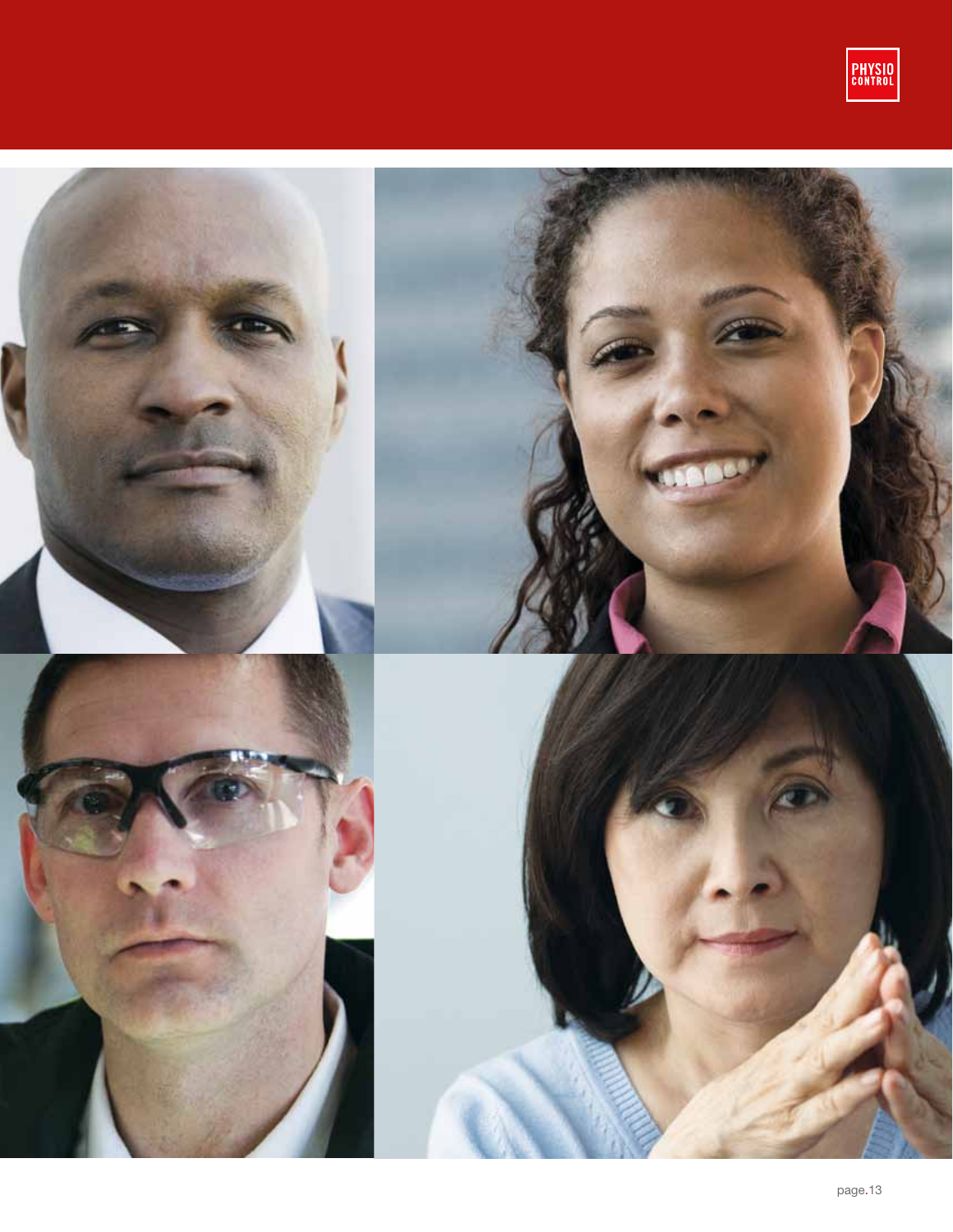### LIFEPAK CR Plus AED at a glance

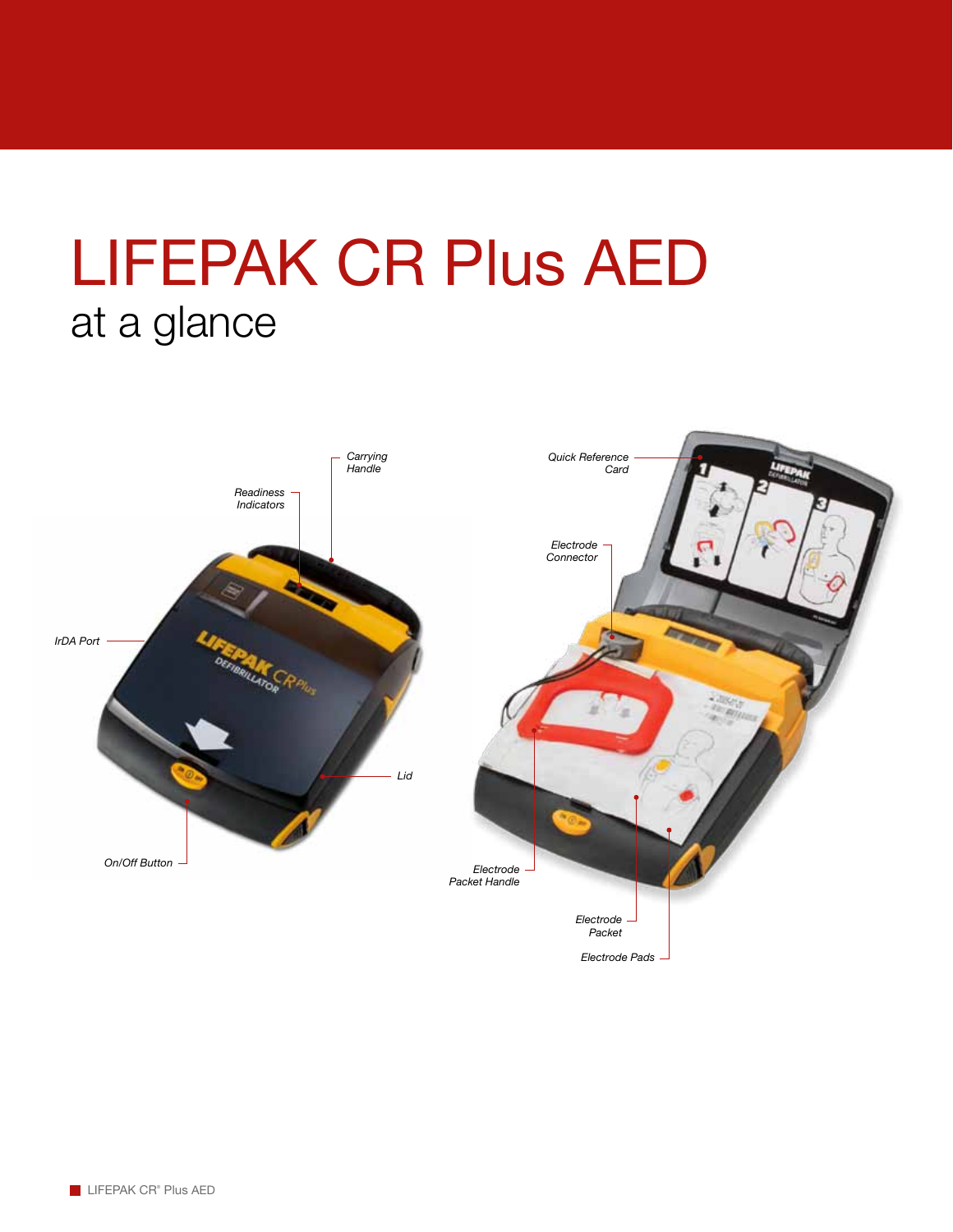#### **Defibrillator**

Waveform: Biphasic truncated exponential with voltage and current duration compensation for patient impedance.

Output Energy Sequence: Multiple levels, configurable from 150 joules to 360 joules (200 joules min for Japan). Factory default settings of 200J, 300J, 360J.

Output Energy Accuracy: ±10% into 50 ohms.  $±15%$  into 25 to 100 ohms.

Shock Advisory System: An ECG analysis system that advises whether a shock is appropriate; meets rhythm recognition criteria specified in DF39.

The device charges for shock only when the Shock Advisory System advises defibrillation.

#### Device Capacity:

Typical: Thirty (30) full discharges or 210 minutes of "on time" with a fully charged device.

Minimum: Twenty (20) full discharges or 140 minutes 'on time" with a fully charged device

Shock Charge Time: Charge times with a fully charged device: 200 joules in less than 9 seconds, 360 joules in less than 15 seconds.

System Recharge Times: Recharge times with a fully discharged device: Able to deliver 6 shocks or provide 42 minutes of operating time after 24 hours of recharge time and 20 shocks or 140 minutes of operating time after 72 hours of recharge time with a new CHARGE-PAK at temperatures above 15° C (59° F).

#### Controls:

Lid Release/ON-OFF—Controls device power.

Shock button (semi-automatic version)—delivers defibrillation energy. After electrodes are attached to a patient, the fully automatic version of the device delivers a shock, if appropriate, not requiring operator intervention.

Electrical Protection: Input protected against **high voltage defibrillator pulses per** - <del>1</del>大┣ IEC60601-1/EN60601-1.

Safety Classification: Internally powered equipment. IEC60601-1/EN60601-1.

#### User Interface

User Interface: The user interface includes voice prompts, audible tones and graphic prompts.

Readiness Display: The readiness display shows the device status.

OK Indicator: Shows "OK" when the last self-test was completed successfully. When the "OK" indicator is visible, all other indicators are not visible. The "OK" indicator is not displayed during device operation.

CHARGE-PAK Indicator: When displayed, replace the CHARGE-PAK™ battery charger.

Attention Indicator: When first displayed, at least six (6) discharges or 42 minutes of operating time remain.

Service Indicator: Service required when displayed.

#### **Environmental**

Note: All performance specifications defined assume the unit has been stored (two hours minimum) at operating temperature prior to operation.

Operating Temperature: 0° to +50° C (+32° to +122° F).

Storage Temperature: -40° to +70° C (-40° to +158° F) with CHARGE-PAK and electrodes, maximum exposure time limited to one week.

Atmospheric Pressure: 760 mmHg to 429 mmHg, 0 to 15,000 feet above sea level.

Relative Humidity: 5 to 95% (non-condensing).

Water Resistance: IEC60529/EN60529 IPX4 "Splash proof" with electrodes connected, CHARGE-PAK installed.

Shock: MIL-STD-810E, Method 516.4, Procedure 1, (40g, 6-9 ms pulse,  $\frac{y}{x}$  sine each axis).

Vibration: MIL-STD-810E, Method 514.4, Helicopter category 6 (3.75 Grms) and Ground Mobile - category 8 (2.85 Grms).

#### **Physical Characteristics**

Height: 10.7 cm (4.2 in).

Width: 20.3 cm (8.0 in).

Depth: 24.1 cm (9.5 in), excluding handle.

Weight: 2.0 kg (4.5 lb) with CHARGE-PAK and electrodes.

#### Default Settings

Energy Sequence: Energy sequence is set to 200J, 300J, 360J.

Motion Detection: The motion detection system is set to on during analysis.

Energy Protocol: The energy protocol is set to increase energy only after a lower energy shock was unsuccessful.

Stack Shocks: Stack shocks option is set to off.

Turn-On Prompt: The turn-on prompt is set to provide voice prompts upon power on.

CPR Time: The CPR Time is set to 120 seconds.

Voice Prompt Volume: The voice prompt volume is set to high.

#### **Accessories**

#### CHARGE-PAK Battery Charger

Type: Li/SO2Cl2 Lithium Sulfuryl Chloride, 11.7V, 1.4 amp-hours.

Replacement: Replace the CHARGE-PAK battery charger and QUIK-PAK™ electrodes packet after using the defibrillator, if the CHARGE-PAK symbol appears in the readiness display or when the Use By date is reached (typically 2 years).

Weight: 80.5 grams (0.18 lb).

#### QUIK-PAK Electrode Pads

Pads: ECG is received from disposable defibrillation ectrodes, standard placement (anterior-lateral).

Pads Packaging: User intuitive, rapid release Quik-Pak electrodes allow the electrode pads to be preconnected to the device and protected under a top cover.

Pads Replacement: Replace every two (2) years.

#### Infant/Child Reduced Energy Defibrillation Electrodes:

For use on infants and children less than 8 years of age or less than 55 lbs (25kg).

#### Data Storage

Memory Type: Internal digital memory.

**ECG Storage:** Dual patient data storage. Minimum 20 minutes of ECG stored for the current patient, summarized data stored for the previous patient.

#### Report Types:

- Continuous ECG A continuous patient ECG report.
- Continuous Summary report A summary of critical resuscitation events and ECG waveform segments associated with these events.
- Event Log report A report of time stamped markers, which reflect operator and device activity.
- Test Log report A device self-test activity report.

Capacity: Minimum 200 time-stamped event log markers. Communications: Wireless transfer to a personal computer.

Data Review: Physio-Control provides an array of tools to meet customer needs for data viewing and analysis.

The specifications apply from 25 to 200 ohms. Voltage compensation is limited to the voltage that would result in delivery of 360 joules into 50 ohms.

All specifications are at 20° C unless otherwise stated.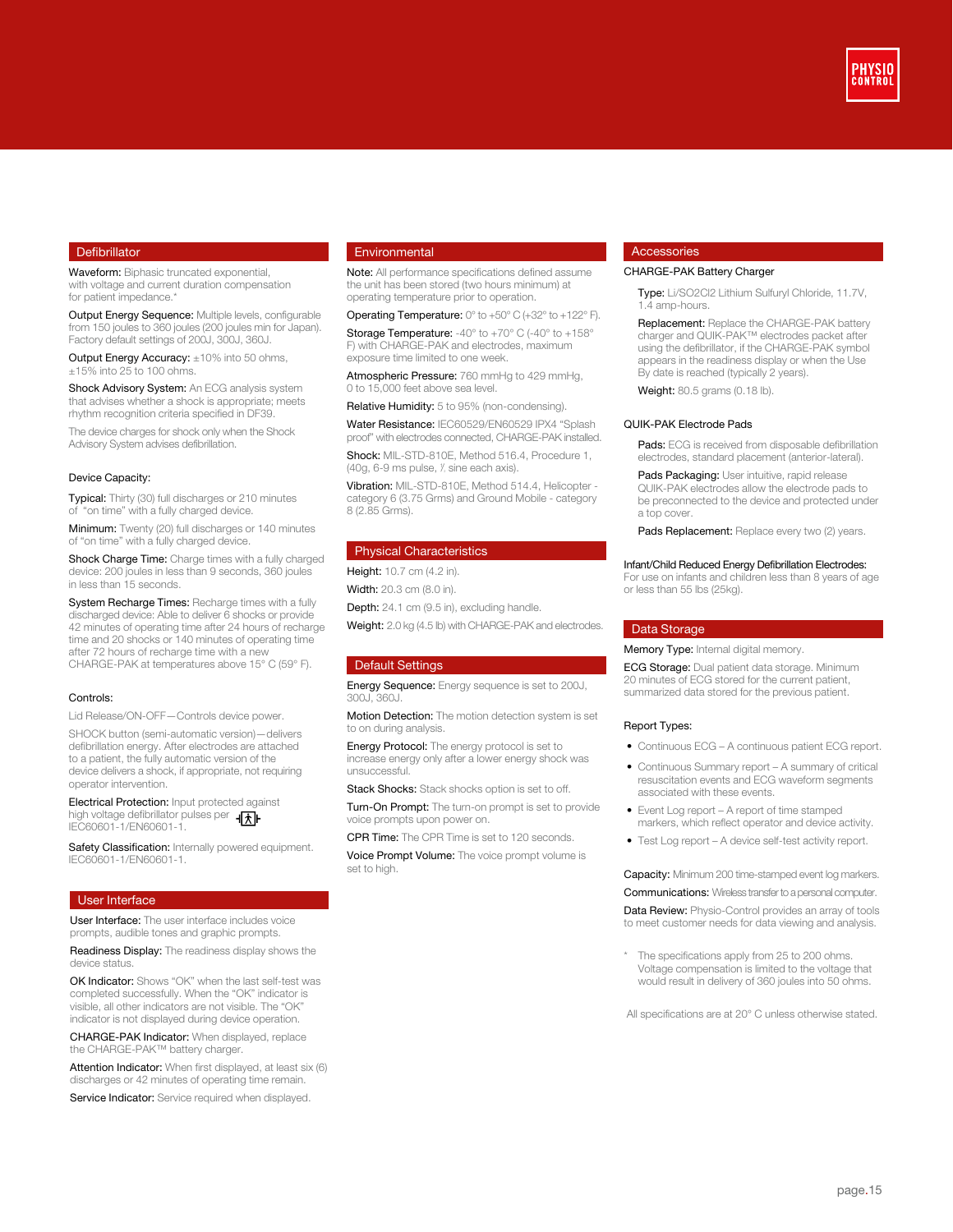### The Physio-Control family of products

#### Defibrillators/Monitors



#### LIFEPAK CR® Plus Automated External Defibrillator

Featuring the same advanced technology trusted by emergency medical professionals—yet simple to use—the fully-automatic LIFEPAK CR Plus AED is designed specifically for the first person to respond to a victim of sudden cardiac arrest.



#### LIFEPAK® 1000 Defibrillator

The LIFEPAK 1000 Defibrillator is a powerful and compact device designed to treat cardiac arrest patients and provide continuous cardiac monitoring capabilities. Built-in flexibility allows the *1000* to be programmed for use by first responders or professionals and enables care providers to change protocols as standards of care evolve.



#### LIFEPAK® 15 Monitor/Defibrillator

The LIFEPAK 15 monitor/defibrillator is the new standard in emergency care for ALS teams who want the most clinically innovative, operationally effective, and LIFEPAK TOUGH device available today.



#### LIFEPAK® 20e Defibrillator/Monitor

Clinically advanced and packed with power, the LIFEPAK 20e defibrillator/monitor is highly intuitive for first responders, and also skillfully combines AED function with manual capability so that ACLStrained clinicians can quickly and easily deliver advanced therapeutic care.

#### CPR Assistance



#### LUCAS® Chest Compression System

Designed to provide effective, consistent, and uninterrupted compressions according to AHA Guidelines, LUCAS can be used on adult patients in out-of-hospital and hospital settings.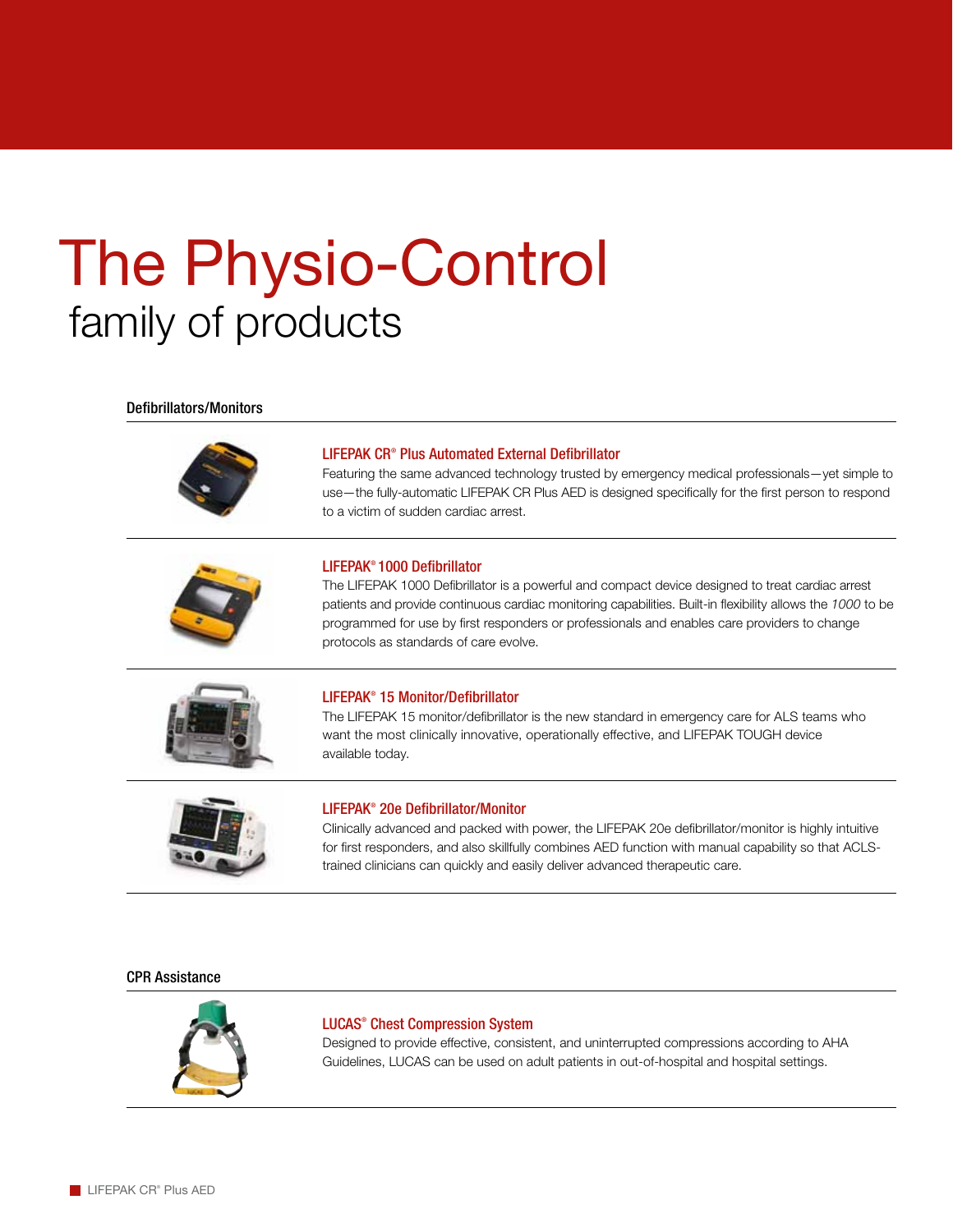

#### Information Management



#### LIFENET® System

The LIFENET System provides EMS and hospital care teams with reliable, quick access to clinical information through a secure, web-based platform, helping to improve patient care flow and operational efficiency.

#### CODE-STAT™ 9.0 Data Review Software

CODE-STAT 9.0 data review software is a retrospective analysis tool that provides easy access to data, reports, and post-event review.



#### ReadyLink™ 12-Lead ECG

Handheld, portable, and easy-to-use, the revolutionary ReadyLink 12-Lead ECG quickly and easily captures and transmits 12-lead data to hospitals through the LIFENET System. Doctors can provide chest pain decision support, so teams in the field know exactly what kind of care the patient needs and where to take them.

#### Support



#### Physio-Control Service

As the world's leading provider of defibrillation technology, Physio-Control understands our responsibility to maintain the reliability of our lifesaving defibrillator/monitors. We have over 100 field-based technical service representatives worldwide. Physio-Control is committed to service 24/7, and to returning a customer's call within two hours to quickly assess the problem and find the best solution (U.S.). If needed, a technical service representative will be on-site within 24 hours (U.S.).